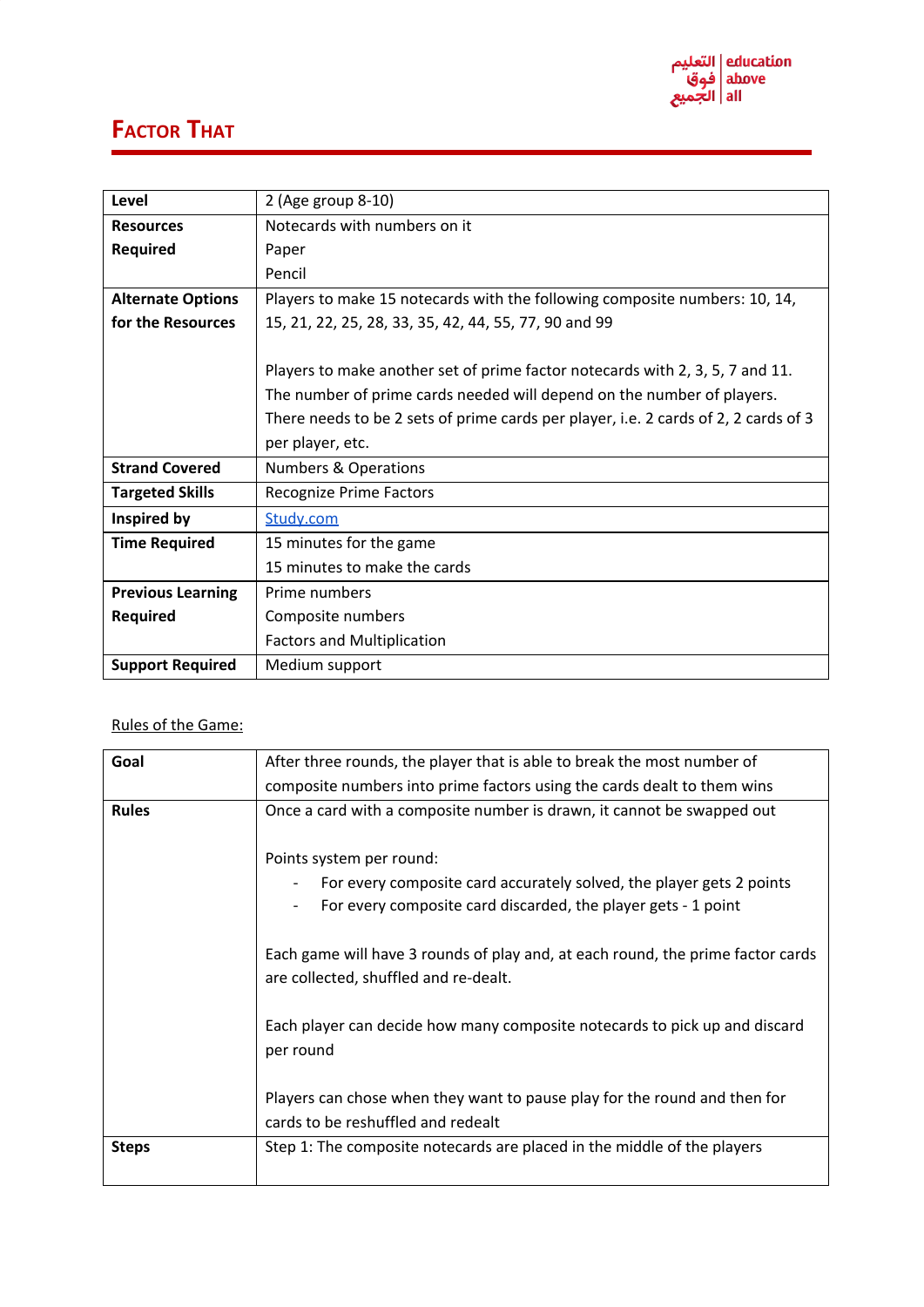|                      | Step 2: The prime number cards are shuffled and random 10 cards will be dealt                                                                                         |
|----------------------|-----------------------------------------------------------------------------------------------------------------------------------------------------------------------|
|                      | to each of the players                                                                                                                                                |
|                      |                                                                                                                                                                       |
|                      | Step 3: Each player picks 1 composite number card from the pile in the center                                                                                         |
|                      | Step 4: The players will try and break down the composite number into its<br>prime factors using the 12 cards in their hand.                                          |
|                      | Step 5: The players will place down the prime factor cards and composite cards<br>that are used and then continue to pick up a new composite card or pause play       |
|                      |                                                                                                                                                                       |
|                      | For example:                                                                                                                                                          |
|                      | If player 1 has the prime number cards (3, 7, 2, 2, 3, 3, 7, 11, 5, 11), if<br>they pick up composite card 35 - Player 1 will need to use the prime<br>note cards 5*7 |
|                      | Player 1 will pick another composite card and try to break that into the<br>prime factors using the remaining cards in their hand. For example: if                    |
|                      | player 1 with remaining prime number cards (3, 7, 2, 2, 3, 3, 11, 11)<br>now get the composite card 42 - Player 1 can use the remaining prime                         |
|                      | note cards 7*3*2<br>Player 1 will pick another composite card and try to break that into the<br>$\overline{\phantom{a}}$                                              |
|                      | prime factors using the remaining cards in their hand. For example: if                                                                                                |
|                      | player 1, with remaining prime number cards (2, 3, 3, 11, 11), now gets                                                                                               |
|                      | the composite card 25, player 1 does not have the prime number cards                                                                                                  |
|                      | to make the factors and can either choose to discard this composite                                                                                                   |
|                      | card to get a negative point and pick up another card or pause the play                                                                                               |
|                      | for the this round                                                                                                                                                    |
|                      |                                                                                                                                                                       |
|                      | Step 6: The round is over when all the players have paused play and the cards                                                                                         |
|                      | are then all collected, shuffled and redealt for another round of play. The score                                                                                     |
|                      | is calculated at the end of each round by the players                                                                                                                 |
|                      |                                                                                                                                                                       |
| Images or            | Example of the prime cards for the composite number card 42:                                                                                                          |
| <b>Illustrations</b> |                                                                                                                                                                       |
|                      |                                                                                                                                                                       |
|                      |                                                                                                                                                                       |
| <b>Enrichment</b>    | This game can include more prime numbers and composite numbers to make it                                                                                             |
|                      | more complex and each round can have a certain time                                                                                                                   |
| Simplification       | The learners group up, so they decide collectively decide the factors<br>1.                                                                                           |
|                      | Composite numbers from 1-30 are chosen and only prime numbers 2,<br>2.                                                                                                |
|                      | 3, 5 are used.                                                                                                                                                        |